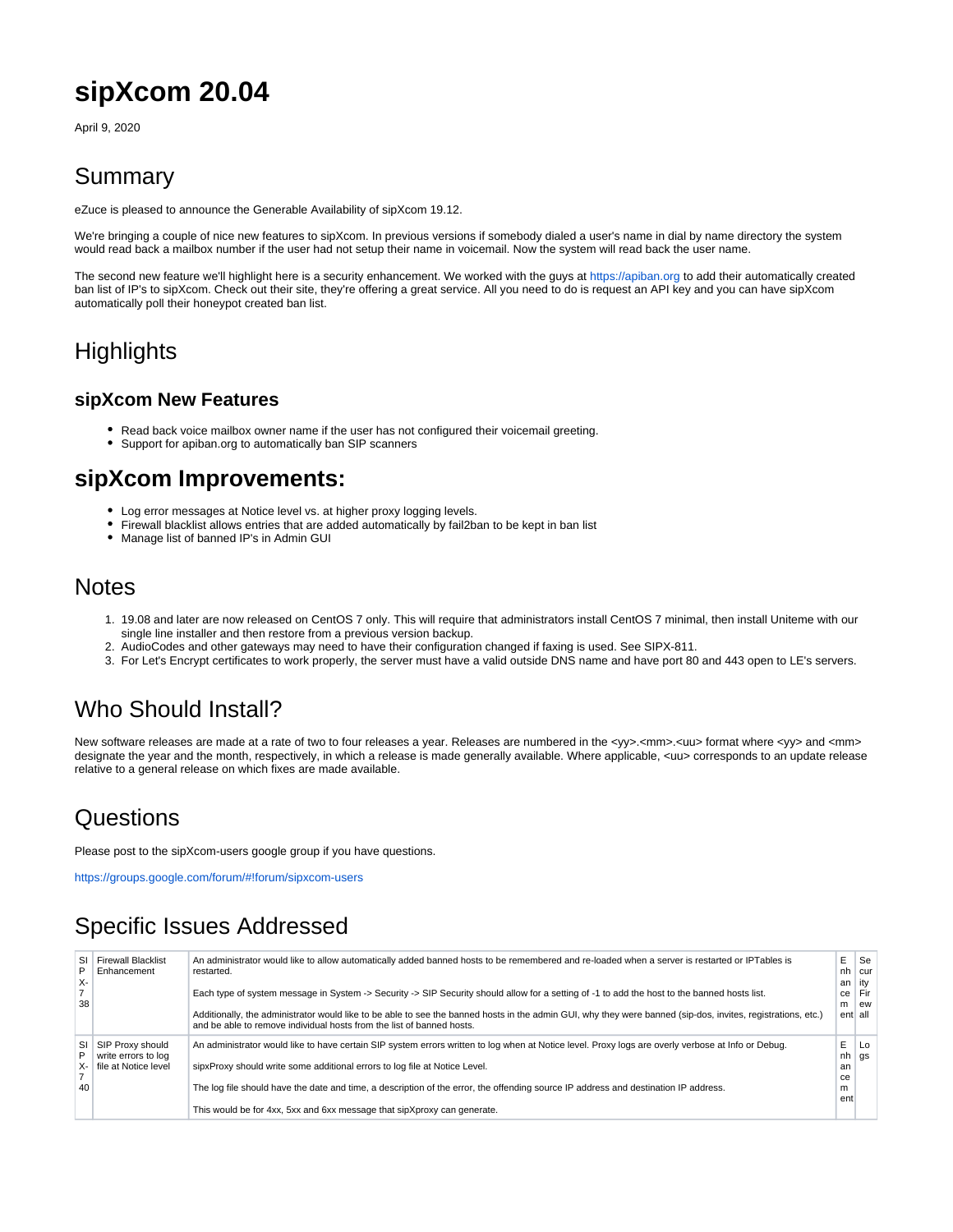| SI<br>$\mathsf{P}$<br>χ.<br>8<br>03 | Cleanup Temp<br>Directory on Reset                                                          | When the user runs "sipxecs-setup --reset-all" it should cleanup the /var/sipxdata/tmp directory. Some of the files within the directory are used by other<br>services and a cleanup is necessary to do a proper reset.                                                                                                                                                                                                                                                                                                                                                                                                                                                                                                                                                                                                                                                                                                                                                                                                                                                                                                                                                          |                                 | Fix Se<br>tup          |
|-------------------------------------|---------------------------------------------------------------------------------------------|----------------------------------------------------------------------------------------------------------------------------------------------------------------------------------------------------------------------------------------------------------------------------------------------------------------------------------------------------------------------------------------------------------------------------------------------------------------------------------------------------------------------------------------------------------------------------------------------------------------------------------------------------------------------------------------------------------------------------------------------------------------------------------------------------------------------------------------------------------------------------------------------------------------------------------------------------------------------------------------------------------------------------------------------------------------------------------------------------------------------------------------------------------------------------------|---------------------------------|------------------------|
| SI<br>P<br>χ.<br>8<br>04            | sipx-backup and<br>postgresql_running                                                       | Looks like the /usr/bin/sipx-backup is making a call to postgresql_running that fails even though postgresql is running.                                                                                                                                                                                                                                                                                                                                                                                                                                                                                                                                                                                                                                                                                                                                                                                                                                                                                                                                                                                                                                                         |                                 | Fix Ba<br>сk<br>up     |
| SI<br>P<br>χ.<br>8<br>09            | Read back voice<br>mailbox owner name                                                       | An administrator would like to have the voicemail system play back a user's name if the user has not recorded their name for voicemail.<br>This can be done with mod_flite<br>Speaking the name<br>If the user has recorded their name, then that recording will be used when listing the matches. If they have not, the name will be read one letter at a time<br>by default. If you would like the system to read their name as if it were being spoken, the following two files will have to be edited:<br>[freeswitch_root]/conf/lang/[language]/dir/sounds.xml - Replace the action tag under "directory_result_say_name" with:<br><action data="\$1" function="speak-text"></action><br>[freeswitch_root]/conf/lang/[language]/[language].xml - Make sure that your tts engine and voice are correct in the line:<br><language name="[language]" say-module="[language]" sound-prefix="\$\${sounds_dir}/en/us/callie" tts-engine="flite" tts-voice="slt"><br/>If you are using flite, you can find information about it here: mod_flite<br/>language is the two character language abbreviation<br/>freeswitch root is the root of your Freeswitch installation</language> | Е<br>nh<br>an<br>ce<br>m<br>ent | Voi<br>ce<br>ma<br>il. |
| SI<br>P<br>X-<br>8<br>20            | /var/log/messages<br>spammed by ipv6<br>messages                                            | The system /var/log/messages log is spammed by these messages:<br>Oct 24 08:30:37 1912 systemd: Reloading.<br>Oct 24 08:30:37 1912 systemd: Binding to IPv6 address not available since kernel does not support IPv6.<br>Oct 24 08:30:37 1912 systemd: Binding to IPv6 address not available since kernel does not support IPv6.<br>Looks like a service that keeps trying to start but can't because ipv6 is disabled. This should be found and removed or its ipv6 support disabled<br>UPDATE: This happens in connection to sipxagent runs. Further investigation has found that it is rpcbind that is misconfigured. On CentOS 7.2 and later it<br>comes with default binding on ipv6 also.                                                                                                                                                                                                                                                                                                                                                                                                                                                                                  |                                 | Fix Lo<br>gs           |
| SI<br>$\mathsf{P}$<br>χ.<br>8<br>21 | Reverse DNS errors<br>(SERVFAIL) in<br>messages log                                         | named is spamming the messages log with reverse DNS errors from queries coming from cluster members.                                                                                                                                                                                                                                                                                                                                                                                                                                                                                                                                                                                                                                                                                                                                                                                                                                                                                                                                                                                                                                                                             | B<br>ug                         | Lo<br>gs               |
| SI<br>P<br>χ.<br>8<br>25            | Fix CFEngine<br>promises                                                                    | CFengine promises don't work with newer versions of CFEngine.<br>The policy file parser is stricter in CFEngine >=3.5.0. The parser is now fully compliant with the CFEngine language syntax reference. The main difference<br>you will encounter is that promiser/promisee no longer allows a comma at the end of the line. This will cause your existing policies to produce errors when<br>they are read by CFEngine 3.5.0.                                                                                                                                                                                                                                                                                                                                                                                                                                                                                                                                                                                                                                                                                                                                                   | B<br>ug                         | Co<br>nfig             |
| SI<br>P<br>Х-<br>8<br>27            | Users report<br>registrations are<br>expiring                                               | Registrations are expiring for a while on different CentOS 7 versions of MongoDB, one had 3.4 and another 3.6. This happens only in clusters.<br>Might or might not be related to<br>http://jira.sipxcom.org/browse/SIPX-745<br>Testing has revealed that expired registrations happen on certain nodes, not related to phone location and/or network. Investigation of registrar logs on<br>DEBUG has seen weird expires values on these servers:<br>grep RegDB sipregistrar.log<br>"2019-12-18T06:56:40.156575Z":150380:SIP:INFO:caracal.iuliu.test::7f7300988700:sipxregistry:"RegDB::getUnexpiredContactsUser Identity: 202@iuliu.<br>test Contact: <sip:202@10.3.0.11;transport=tcp;x-sipx-nonat> Expires: 18446744073709551309 sec Call-Id: 253f71d042b2fac4712c900ccf819fa3"<br/>Registration flow for the call-ids seems ok<br/>Changed Registrar to default to 60 minute registration grace period. Set this as the new default in system</sip:202@10.3.0.11;transport=tcp;x-sipx-nonat>                                                                                                                                                                                | B<br>ug                         | Re<br>gis<br>trar      |
| SI<br>P<br>$X -$<br>8<br>29         | Setting DHCP to<br>"unmanaged"<br>disables it instead of<br>leaving it running              | A customer issue has showed us that there is some kind of problem with running DHCP in "unmanaged" mode, with the service unexpectedly dying.<br>Investigation has shown that setting DHCP to "unmanaged" causes cfengine to kill the service instead of leaving it running and just not managing the<br>configuration. Upon manual start of the service, it keeps running until the first cfengine run when it is killed.<br>Seems like /usr/share/sipxecs/cfinputs/plugin.d/dhcpd.cf needs to be modified                                                                                                                                                                                                                                                                                                                                                                                                                                                                                                                                                                                                                                                                      |                                 | Fix DH<br>СP           |
| SI<br>P<br>χ.<br>8<br>30            | "Identity Validity"<br>setting in Proxy is<br>not documented<br>and doesn't seem to<br>work | "Identity Validity" setting in Proxy is not documented and doesn't seem to work.<br>The value of X-Sipx-Authidentity and P-Asserted-Identity headers are signed using MD5. The signature is calculated over the content of the header value,<br>signature timestamp, data from the SIP message and a unique secret, known only to sipXecs components in a given installation. This should prevent (or<br>minimize) the replay attacks on the system making it relatively difficuilt to spoof the X-Sipx-Authidentity and P-Asserted-Identity headers. Signature<br>includes a timestamp as epoch seconds indicating when the signature was calculated.<br>- "signature-hash" is MD5( <timestamp><secret><from-tag><call-id><identity>)<br/>Signature validation fails if the signature is older then a configurable amount of time (Identity Validity defaulted to 300).</identity></call-id></from-tag></secret></timestamp>                                                                                                                                                                                                                                                    |                                 | Fix Co<br>nfig         |